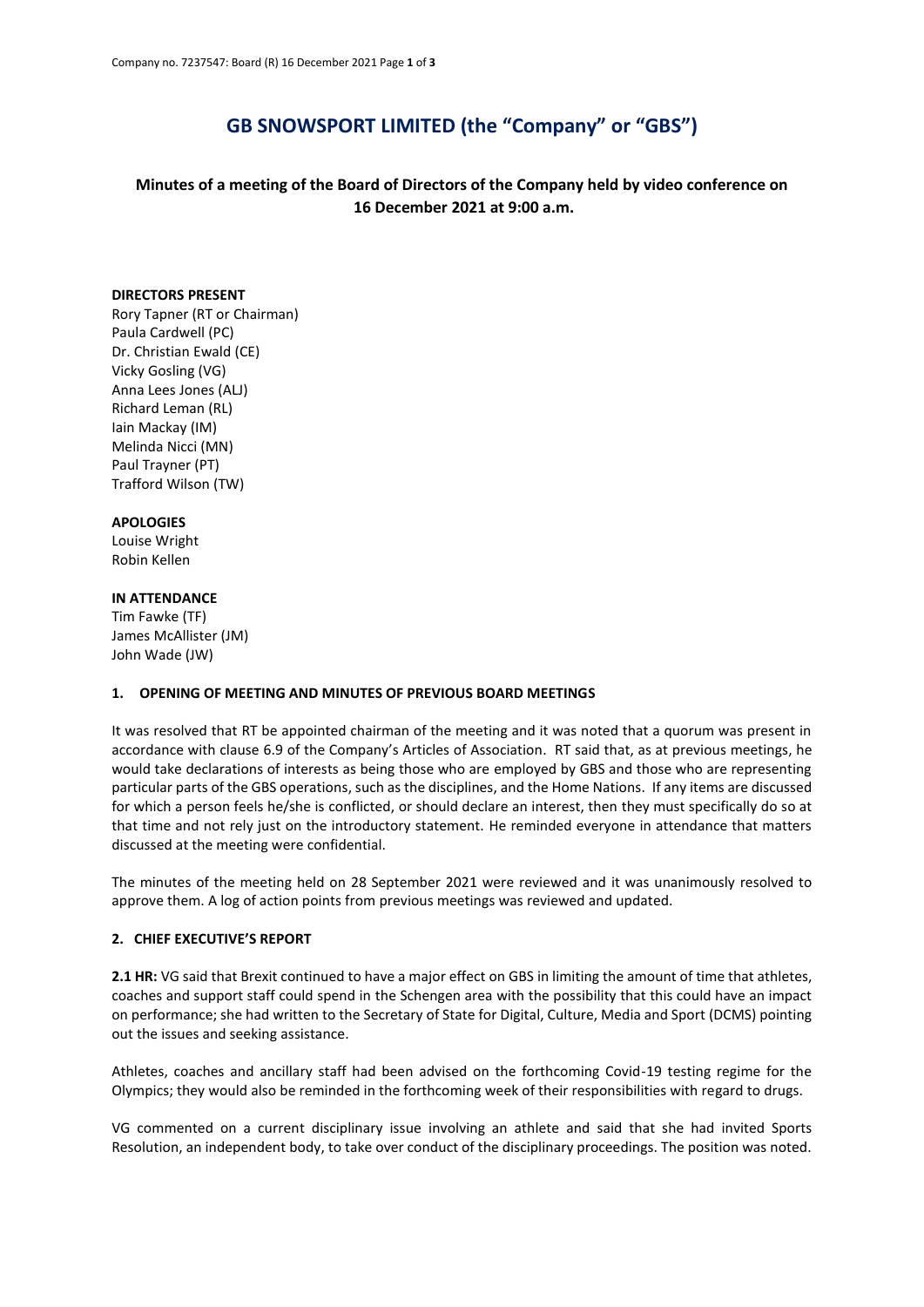**2.2 Sponsorship, Fund Raising and Marketing and Communications:** VG outlined the increasing PR and media activity in the run up to the Olympics and Paralympics and commented that Covid-19 had restricted some media opportunities. RL commented that it was unlikely that every member of the UK Sport (UKS) board was aware of what had been achieved by GBS and its athletes in the last couple of years and recommended that a presentation should be sent to each member. After discussion, the recommendation was adopted.

**2.3 Diversity and Inclusion:** VG said that the D+I Advisory Group was looking to report to GBS and the Home Nations in early 2022 with its recommendations for each body.

## **3. FINANCE**

**3.1** The management information to 31 October 2021 and variances to the budget were reviewed and noted. JM outlined the reasons behind the variances.

In response to a question from the Chair, JM said that the review of VAT documentation relating to the Tour Operators Margin Scheme was still being undertaken and should be completed by the next board meeting.

**3.2 Audit of accounts to 30 September 2021:** JM said that the audit process had been lengthened by discussions with UKS about, inter alia, additional funding for Covid and other costs. The previous Friday UKS had responded by pledging a maximum of £570,000 rather than the £1 million which had been spent and requested.

**3.3 Risk register:** the risk register and an update were noted. There was a discussion about currency risk and JM was asked to research some suggested courses of action which might lessen the impact of currency translation and revert to the Board.

**3.4 Cyber breach**: JM reported on the external review of IT security that had been undertaken following a phishing attack. No additional breaches had been identified and enhanced security measures had been implemented. A further report had been sent to the Information Commissioner's Office which had indicated that it would take no further action.

**3.5 BDO audit of GBS finance and governance on behalf of UKS:** JM said that the GBS responses and proposed amendments to the audit reports, which had been circulated to the board, would be sent to BDO with a covering letter from the Chief Executive and a request for a closing meeting in early January.

Pat Sharples (PS), Jayne Kavanagh (JK) and Sophie Morrison (SM) joined the meeting.

## **4. PERFORMANCE REPORT**

**4.1** The contents of the performance report together with the indication of those athletes to have attained the criteria for Olympic and Paralympic qualification were noted.

**4.2** PS outlined the development programme for coaches teaching beginners to snowsport through to those coaching elite athletes. He added that the programme was working in conjunction with the Home Nations. TW added that Snowsport Scotland coaches had been involved in the programme and were impressed with its content; he believed that good coaches would be able to advance more swiftly through the programme. RT suggested that PS should consider a similar programme for technicians.

## **5. PREPARATIONS FOR BEIJING AND OLYMPIC AND PARALYMPIC TIMETABLES**

JK and SM reported on the preparations for the Olympics and Paralympics 2022; the main issues now were ensuring that all the athletes, coaches, technicians and other staff understand the Covid-19 protocols and transporting the team and kit to Beijing.

JK and SM left the meeting. Sarah Torkington-Halstead (STH) joined the meeting